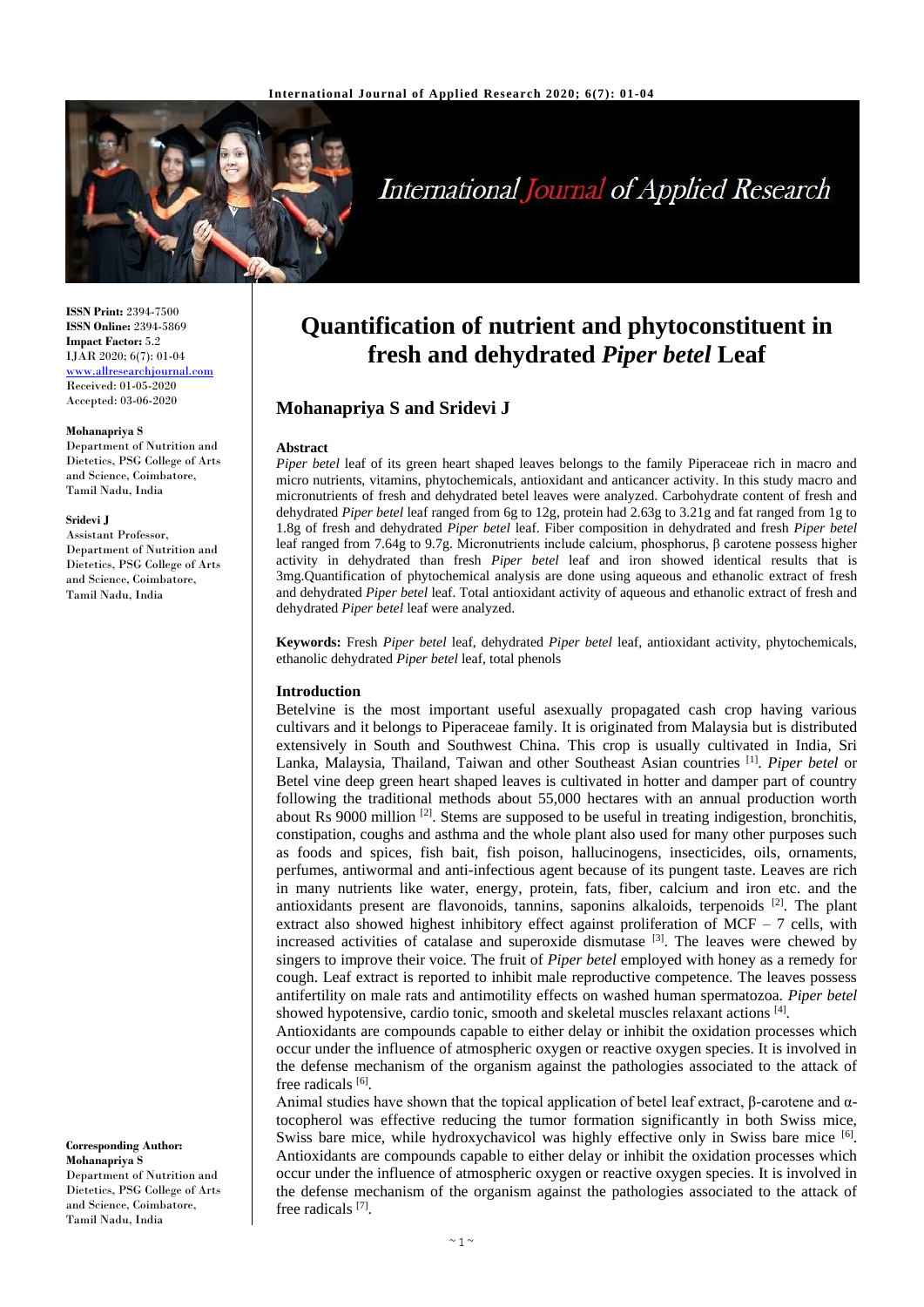#### **Materials and Methods Collection of samples**

The betel leaf was collected from the local markets of Coimbatore, Tamil Nadu during the month of December 2019, January 2020, February 2020 and March 2020. The *Piper betel* leaf was authenticated by Dr. C. Murugan, Scientist 'E' – in – charge, Botanical Survey of India, Southern Regional Centre, Government of India, Coimbatore. The betel leaf was authenticated as *Piper betel* L. belongs to the family PIPERACEAE.

#### **Preparation of Sample**

Fresh, green, undamaged leaves are taken, washed in running water, chopped into small pieces, weighed and then they were dried. The temperature was maintained at 120 ˚C and the leaves were sufficiently dried till they became crisp and brittle to touch. The leaves took 1.5 hours for complete drying. The dehydrated sample kept in a beaker and stored in ambient temperature for further use.

#### **Extraction of Sample**

The fresh and dehydrated samples were extracted with aqueous and ethanol solutions using mortar and pestle and then filtered. The sample is kept in an electric shaker for 24 hrs and stored in a dark place to get the crude extract and it is stored in refrigerator for further use.

#### **Nutrient Analysis of fresh and dehydrated** *Piper betel* **leaf**

Proximate are used in the analysis of biological materials as a decomposition of a human consumable good into its major constituents. The proximate composition includes moisture, ash, carbohydrate, protein, fat and micronutrients include calcium, iron, phosphorus, β carotene were analyzed using standard procedure.

## **Quantification of phytochemicals**

Phenolic compounds that contained in the plants have redox properties and the properties allow them acting as antioxidants. The phytochemical analysis of total phenols and vitamin c were analyzed using aqueous and ethanolic extract of fresh and dehydrated *Piper betel* leaf using general laboratory procedure.

#### **Total antioxidant activity of** *Piper betel* **leaf**

The aqueous and ethanolic extract of *Piper betel* leaf were analyzed using ascorbic acid as a standard. They reported that the total anti-oxidant capacity of the *Piper betel* leaf extract showed the reducing power of the compound is associated with electron donating capacity and serves as an indicator of anti-oxidant activity [8].

#### **Results and Discussion**

### **Macronutrient Content of Fresh and Dehydrated Betel leaf**

The proximate composition of Moisture, Ash, Carbohydrate, Protein, Fat and Crude Fiber of fresh and dehydrated samples were analyzed. Table 1 showed the macronutrient composition of fresh and dehydrated *Piper betel* leaf.

| <b>Nutrients</b> | Fresh            | <b>Dehydrated</b> | $Icmr$ Value (100 G) |
|------------------|------------------|-------------------|----------------------|
| Moisture (%)     | $86.27 \pm 0.1$  | $9.55 \pm 0.1$    | 85.4                 |
| Carbohydrate(g)  | $6 \pm 0.2517$   | $12+0.2517$       | 6.1                  |
| Protein $(g)$    | $2.63 \pm 0.1$   | $3.21 \pm 0.02$   | 3.1                  |
| Fat $(g)$        | $1.0 \pm 0.1528$ | $1.8 \pm 0.0764$  | 0.8                  |
| Crude Fiber (%)  | $9.7 \pm 0.0361$ | $7.64 \pm 0.0076$ | 2.3                  |
| Total Ash $(g)$  | $0.8 \pm 0.1$    | $11.6 \pm 0.1$    |                      |

**Table 1:** Macronutrient Content of Fresh and Dehydrated Betel leaf (g/100g)

From this table 1 it was observed that the moisture content of fresh betel leaves was higher with the value of 86.27% than dehydrated leaves (9.55%) because those leaves are dried at 110  $\rm{^0C}$  for 1.5 hrs are done using moisture analyser. Moisture can be lost due to drying but it helps to increase the shelf life. ICMR recommendation for moisture of fresh betel leaf is 85.4%. They reported that fresh leaves of Kariyele variety had 83.86% moisture and Ambadiyele had 85.13% moisture. Then, dehydrated sample had 13.53% of moisture for Kariyele variety and 12.66% for Ambadiyele variety<sup>[9]</sup>. They reported that fresh leaves had higher moisture content than the dehydrated leaf.

Carbohydrate content of dehydrated leaves had 20g was higher than the fresh leaves i.e.6g. ICMR value of Betel leaves for carbohydrate is  $6.1$  <sup>[12]</sup>. According to Mazumder *et al*., (2016) who reported that fresh *Piper betel* leaves contains carbohydrate  $0.5$ -6.10% per  $100g$ <sup>[10]</sup>. The nutrient composition in the dried betel leaves powder contain 63.92% of carbohydrate. The protein content can be determined by Lowry's method, dehydrated sample had 3.21g was higher than fresh betel leaves i.e. 2.63g, because drying process applies heat on the product, this might lead to the degradation and decomposition of valuable nutrients

within the leaves [11]. ICMR recommendation of protein is 3.1g. The fresh leaves had 3.49 g of protein for Kariyele variety followed by Ambadiyele had 3.06 proteins per 100g. Ambadiyele dehydrated powder was found that 12.07g of protein and Kariyele had 13.47g of protein per  $100g^{[9]}$ .

Fat of fresh leaves had 1.0g while dehydrated leaves were higher than fresh leaves i.e.1.8. ICMR recommendation of fat is 0.8. They reported that fresh betel leaves contain fat 0.4 -1.0% per  $100g$  <sup>[10]</sup> whereas Chauhan and Aishwarya (2016) reported that nutrient composition in the dried betel leaves powder of fat contain 1.10% [11]. Analysis of fat sources is performed as an attempt to determine fat composition, quality. Common measures of fat quality include color, fatty acid profile, free fatty acid content, degree of unsaturation, saponification value and impurities including moisture and insoluble. From this result, 9.7 g of crude fiber is present in fresh betel leaf whereas in dehydrated sample had 7.64 <sup>[13]</sup>. Fresh leaves had higher content of fiber than dehydrated due to drying it may be lost. ICMR recommended 2.3g of fiber content for betel leaves. They reported that 1.96 g of crude fiber in Kariyele variety followed by 2.03 g of crude fiber in Ambadiyele variety whereas in dehydrated sample had 5.2g of crude fiber in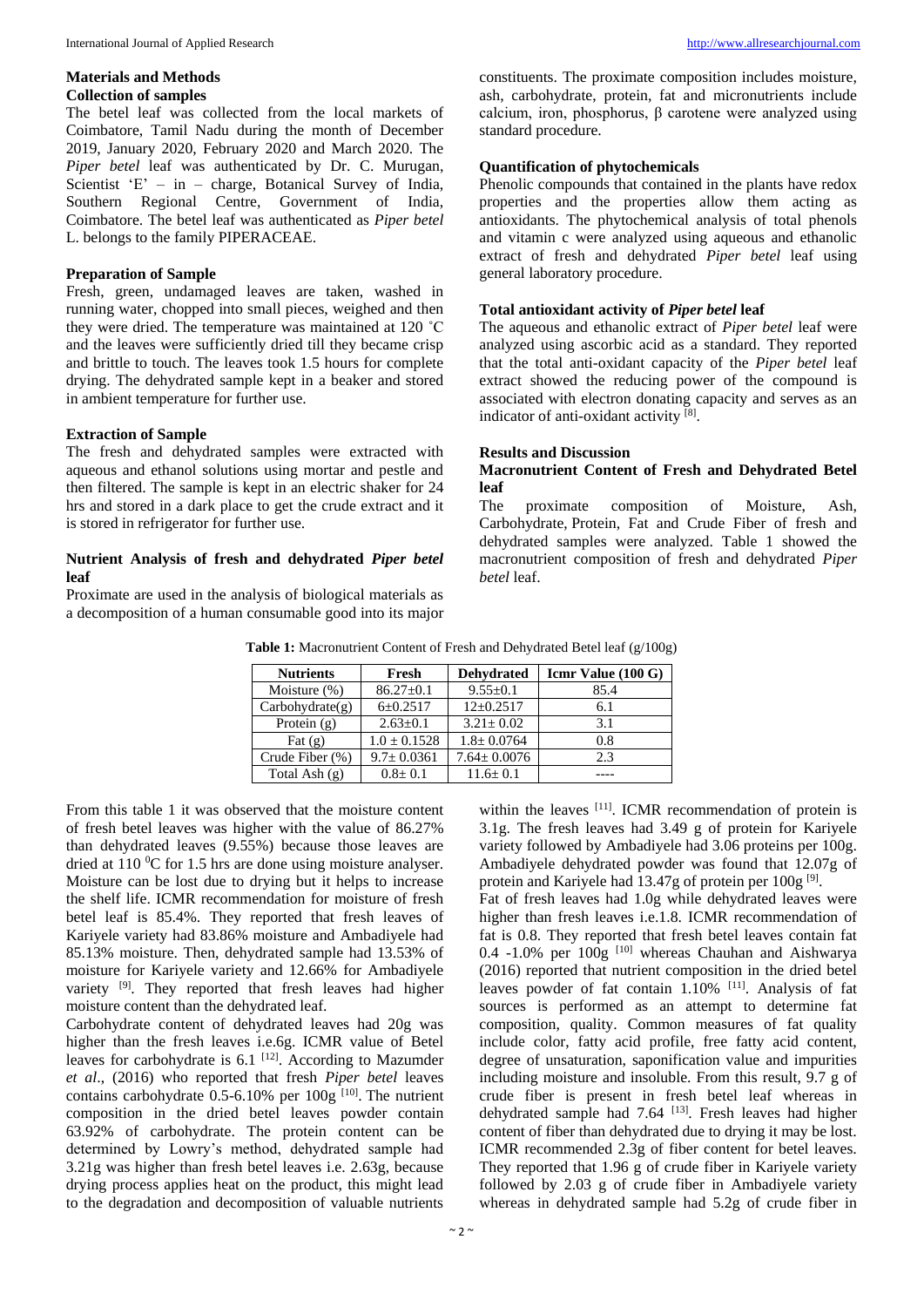Kariyele variety and 6.5 g in Ambadiyele variety <sup>[9]</sup>. Crude fiber is the residue of plant materials remaining after solvent extraction followed by digestion with dilute acid and alkali. Crude fiber consists largely of cellulose (60-80%) and lignin (4-6%) plus some mineral matter.

These Fibers are beneficial in treating or preventing constipation, hemorrhoids, diverticulosis, coronary heart diseases, and some type of cancer.

Total ash content of fresh leaves had 0.8 g while dehydrated sample had higher content i.e. 11.6  $g$  <sup>[14]</sup>. The nutrient composition in the dried betel leaves powder contain ash (6.87%). Ash helps to determine the amount and type of minerals in food because the amount of minerals can determine physiochemical properties of foods, as well as retard the growth of microorganisms [11].

# **Micronutrient Composition of Fresh and Dehydrated**  *Piper betel* **leaf**

Mineral is a chemical element required as an essential nutrient by organisms to perform functions necessary for life. Calcium, Iron, Phosphorus of fresh and dehydrated samples were analyzed. It helps to build and protect your bones. Phosphorus is the second most plentiful mineral in your body. It plays an important role in how the body uses carbohydrates and fats.

**Table 2:** Micronutrient Composition of Fresh and Dehydrated *Piper betel* leaf (mg/100g)

| <b>Nutrients</b>      | Fresh              | <b>Dehydrated</b> | <b>Icmrvalue</b> |
|-----------------------|--------------------|-------------------|------------------|
| Calcium (mg)          | $55 \pm 0.1528$    | $110 \pm 0.1528$  | 230              |
| $\Gamma$ Iron $(mg)$  | $3+0.264$          | $3+0.264$         | 10.6             |
| Phosphorus (mg)       | $65 \pm 0.2082$    | $95+0.1528$       | 40               |
| $\beta$ Carotene (µg) | $1.375 \pm 0.3606$ | $2062 \pm 0.3215$ |                  |

The results revealed that the 110 mg of calcium and 95 mg of phosphorus content of dehydrated betel leaf was higher

than fresh leaves had  $55mg$  of calcium  $[15]$  and  $65mg$  of phosphorus [16] . ICMR recommendation of calcium is 230 mg and phosphorus had 40mg of *Piper betel* leaf. The iron content of both fresh and dehydrated samples is same i.e.3 mg  $^{[17]}$  whereas recommendation of ICMR is 10.6 mg. Kariyele and Ambadiyele variety of dehydrated betel leaves of minerals include 2018.8 mg and 2894.2 mg of calcium followed by 213 and 242.3 mg of Phosphorus followed by 23.15mg and 40.98 mg of iron in Dehydrated *Piper betel* Leaf  $^{[9]}$ .

Beta Carotene is an antioxidant that converts to vitamin A and plays a very important role in health. It plays a crucial role in the body's fight against free radicals. It also improves cognitive function, promoting good skin health, contributing to lung health, preventing cancer and also reducing macular degeneration.  $β$  – carotene of dehydrated leaf had higher content of 2062 µg than fresh leaves had 1375 μg<sup>[18]</sup>. They reported that  $β$  – carotene of Kariyele and Ambadiyele variety of betel leaf are 3220µg and 3716µg of fresh leaves. Kariyele dehydrated powder was found that βcarotene had 5440µg whereas Ambadiyele had 6693 µg [9] .

### **Quantification of Fresh and Dehydrated** *Piper betel* **Leaf**

Phenolics play an important role in plant development, particularly in lignin and pigment biosynthesis. They also provide structural integrity and scaffolding support to plants. Phenols are readily absorbed following inhalation, ingestion or skin contact, and are widely distributed in the body, can cross the placenta, and have been found in human breast milk. Vitamin C is also known as ascorbic acid and it is used to prevent scurvy. It is an essential nutrient involved in the repair of tissue, formation of collagen, absorption of iron, immune system; wound healing, maintenance of cartilage, bones, teeth and the enzymatic production of certain neurotransmitters.

| <b>Phytochemicals</b> | <b>Standard</b>                        | Fresh          |                 | <b>Dehydrated</b> |                |
|-----------------------|----------------------------------------|----------------|-----------------|-------------------|----------------|
|                       | (mg)                                   | Aqueous        | Ethanol         | Aqueous           | <b>Ethanol</b> |
| Total Phenols (mg)    | (Pyrogallol)<br>$0.09 + 0.015$         | $0.95 + 0.02$  | $0.81 + 0.0252$ | $0.86 + 0.025$    | $0.95+0.076$   |
| Vitamin $C$ (mg)      | (Ascorbic Acid)<br>$0.067 \pm 0.00152$ | $33.5 + 0.045$ | $67 + 0.2082$   | $46.9 + 0.076$    | $84 + 0.1756$  |

**Table 3:** Quantification of Fresh and Dehydrated *Piper betel* Leaf (PER100ML)

From this table 3, it showed that there are slight changes in Phenolic content of betel leaf possess higher results in both ethanolic dehydrated and aqueous fresh followed by aqueous dehydrated. Ethanolic fresh showed poor result than other extracts [19] . According to Abrahim *et al.,* 2012, the ethyl acetate extract (852.3 mg GAE/g dw) of *P.Betel* had the highest phenolic content because of the presence of catechin , morin and quercetin through HPLC analyses more than 3 fold and 16 fold higher than the hexane (266.92 mg GAE/g dw) and methanol extract(52.25 mg GAE/g dw),

whereas aqueous extract (47.72 mg GAE/g dw) shows lower phenolic content [12]. For Vitamin C, Ethanolic dehydrated showed maximum result than other extract and it is followed by ethanolic fresh, aqueous dehydrated. Aqueous fresh showed lower content of Vitamin C. From this, Ethanolic Dehydrated showed better results than other extracts [20]. The abundantly available betel leaves are nutridense and dehydrated betel leaves are rich source of micronutrients. Abrahim reported that the fresh betel leaves contain vitamin C  $0.005 - 0.01\%$  per  $100g$  <sup>[12]</sup>.

**Table 4:** Quantification of Total Antioxidant Content of Fresh and Dehydrated *Piper betel* Leaf (100G)

| <b>Phytochemicals</b>  | <b>Standard</b>    | Fresh         |              | <b>Dehvdrated</b> |             |
|------------------------|--------------------|---------------|--------------|-------------------|-------------|
|                        | Ascorbic Acid (mg) | Aqueous       | Ethanol      | Aqueous           | Ethanol     |
| Total Antioxidant (µg) | $0.15 + 0.01$      | $2800 + 0.23$ | $4800+0.152$ | $8000+0.15$       | $15000+0.2$ |

From the above table 4 it was observed that ethanolic extract of dehydrated betel leaf possesses higher antioxidant activity followed by aqueous dehydrated, ethanolic fresh

and ascorbic acid using as a standard. Aqueous fresh showed lower result than other extracts. They reported that Antioxidant contents of Kariyele and Ambadiyele variety